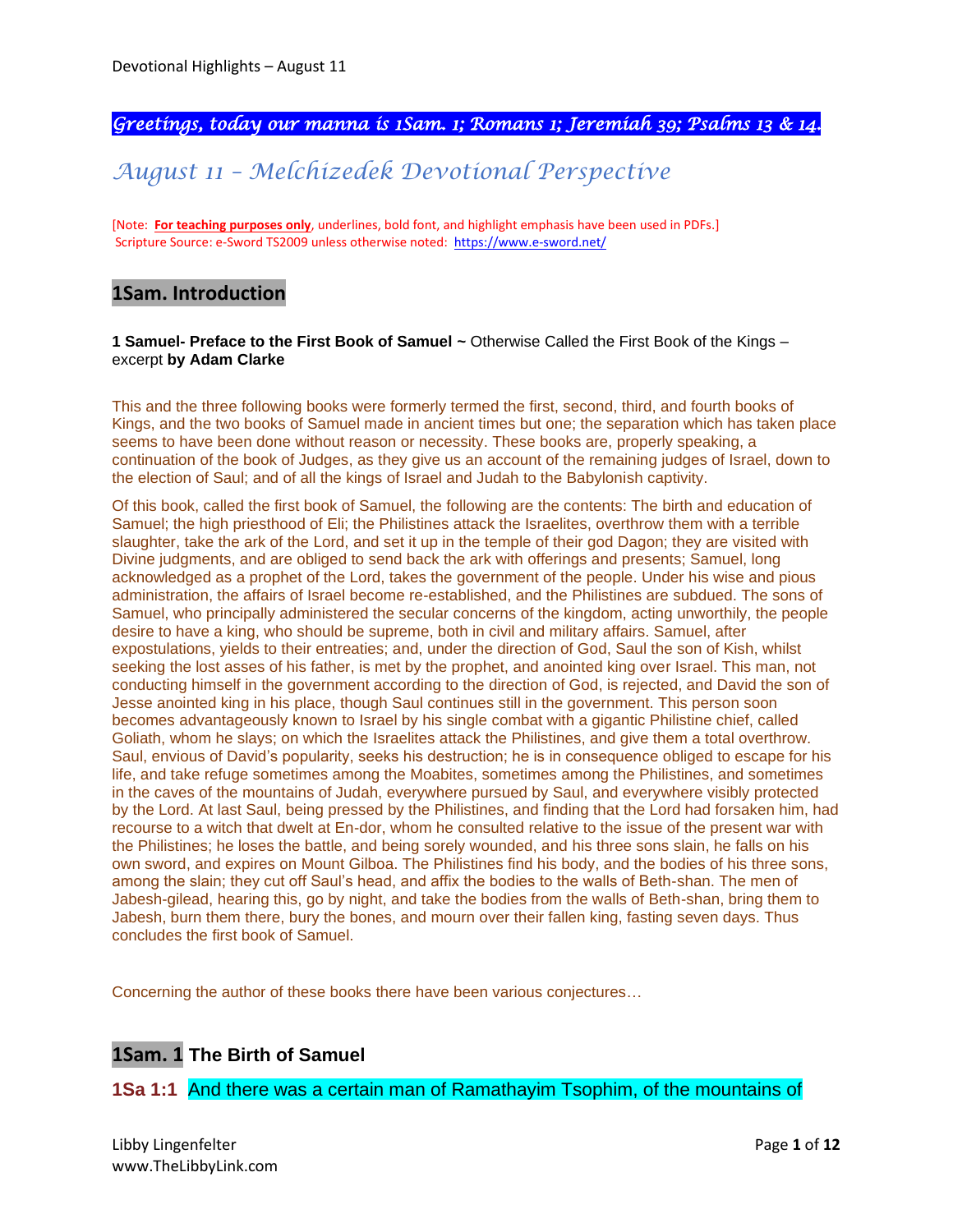Ephrayim, and his name was Elqanah son of Yeroḥam, son of Elihu, son of Tohu, son of Tsuph, an Ephrayimite.

1Sa 1:2 And he had two wives, the name of **one was Ḥannah**, and the name of the other **Peninnah**. And Peninnah had children, but Ḥannah had no children.

1Sa 1:3 Now this man went up from his city year by year to worship and to slaughter to **יהוה** of hosts in Shiloh. And the two sons of Ěli, **Ḥophni** and **Pineḥas**, the priests of **יהוה**, were there.

1Sa 1:4 And when the day came for Elqanah to make a slaughtering, he gave portions to Peninnah his wife and to all her sons and daughters,

1Sa 1:5 but, although he loved Ḥannah, he gave **only one portion** to Ḥannah, because **יהוה** had shut up her womb.

1Sa 1:6 Moreover, her rival also provoked her greatly, to make her irritable, because **יהוה** had shut up her womb.

1Sa 1:7 And so he did, year by year. Whenever she went up to the House of **יהוה**, she was provoked, so that she wept and did not eat.

Elqanah tries to console Hannah over her inability to bear children. To add grief upon grief; her rival taunts her due to this fact. Make no mistake, YHWH notices such blatantly evil actions.

1Sa 1:8 And her husband Elqanah said to her, "Ḥannah, why do you weep? Why do you not eat? And why is your heart sad? Am I not better to you than ten sons?" 1Sa 1:9 And Ḥannah rose up after eating and drinking in Shiloh, while Ěli the priest was sitting on the seat by the doorpost of the Hěḵal of **יהוה**.

1Sa 1:10 And she was bitter in life, and prayed to **יהוה** and wept greatly.

Hannah makes a vow to YHWH. At this point, Hannah's brokenness reminds me of Isaiah 42:3 "A crushed reed He does not break, and smoking flax He does not quench. He brings forth right-ruling in accordance with truth.

#### 1Sa 1:11 And she made a vow and said,

"O **יהוה** of hosts, if You would indeed look on the affliction of your female servant and remember me, and not forget your female servant, but shall give your female servant a male child, then I shall give him to **יהוה** all the days of his life, and let no razor come upon his head."

1Sa 1:12 And it came to be, as she kept on praying before **יהוה**, that Ěli was watching her mouth.

Libby Lingenfelter **Page 2** of 12 www.TheLibbyLink.com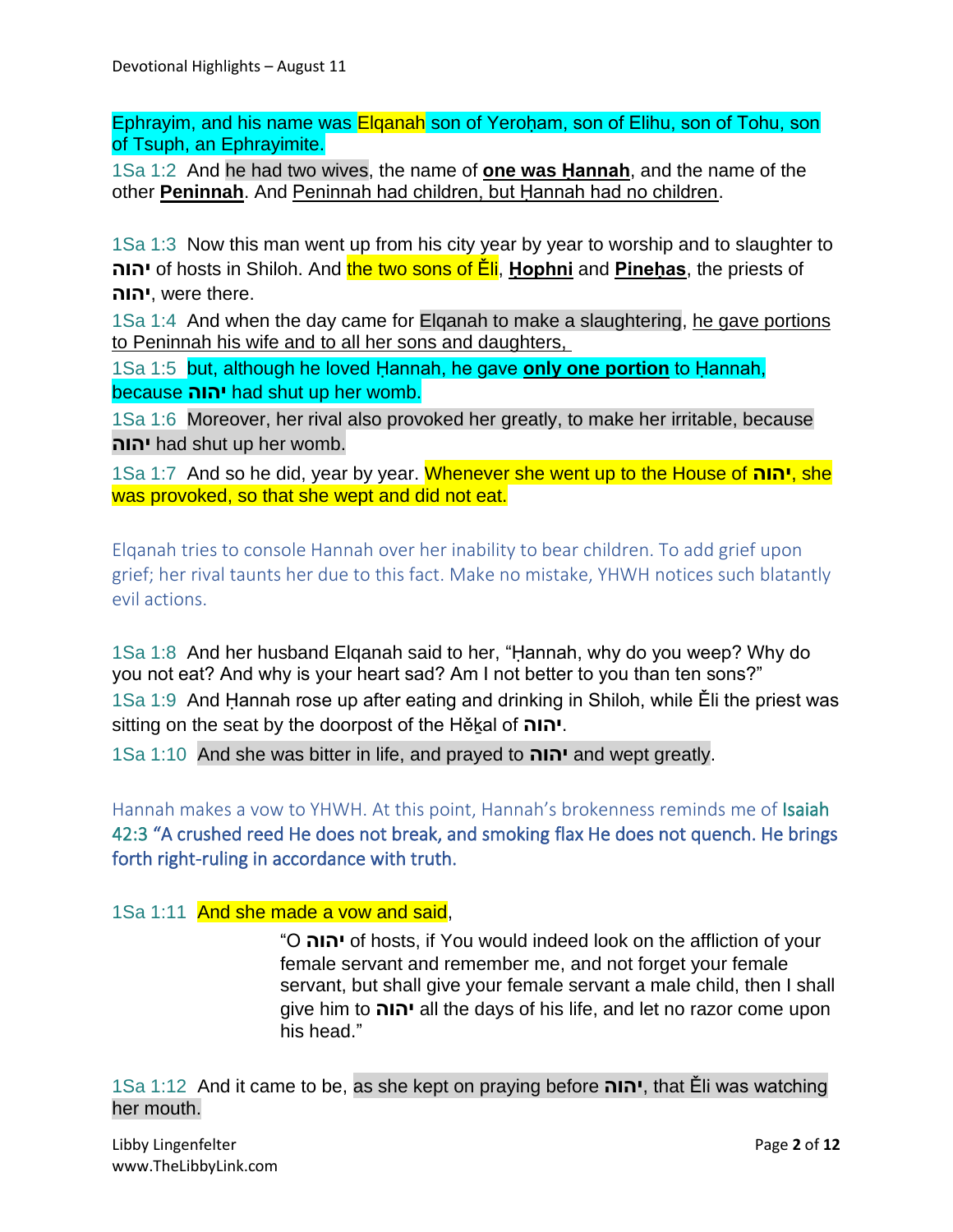1Sa 1:13 And Ḥannah spoke in her heart, only her lips moved, but her voice was not heard. So Ěli thought she was drunk.

1Sa 1:14 Then Ěli said to her, "How long are you going to be drunk? Put your wine away from you!"

1Sa 1:15 And Hannah answered and said,

"No, my master, I am a woman pained in spirit. And I have drunk neither wine nor strong drink, but have poured out my being before **יהוה**.

1Sa 1:16 "Do not take your female servant for a daughter of Beliya'al, for it is out of my great concern and provocation that I have spoken until now."

#### 1Sa 1:17 And Ěli answered and said, "**Go in peace, and the Elohim of Yisra'ěl give you your petition which you have asked of Him.**"

At first Eli assumes Hannah is drunk until she explains. Afterwards, Eli proclaims a blessing over her. Hannah was uplifted with his spoken words of life and she later conceives Samuel.

1Sa 1:18 And she said, "Let your female servant find favour in your eyes." And the woman went her way and ate, and her face was no more *sad*.

1Sa 1:19 And they rose up early in the morning and worshipped before **יהוה**, and returned and came to their house at Ramah. And Elganah knew Hannah his wife, and **יהוה** remembered her.

1Sa 1:20 And it came to be at the turn of days, that Hannah conceived and bore a son, and called his name Shemu'ěl, "Because I have asked **יהוה** for him."

#### **Samuel Given to YHWH**

1Sa 1:21 And the man Elqanah and all his house went up to slaughter to **יהוה** the yearly slaughtering and his vow.

1Sa 1:22 But Hannah did not go up, for she said to her husband, "When the child is weaned, then I shall take him. And he shall appear before **יהוה** and remain forever there."

1Sa 1:23 And her husband Elqanah said to her, "Do what is good in your eyes. Remain until you have weaned him. Only let **יהוה** establish His word." And the woman remained and nursed her son until she had weaned him.

1Sa 1:24 And when she had weaned him,

- she took him up with her,
- with three bulls,  $a$  and
- one ěphah of flour, and
- a skin of wine.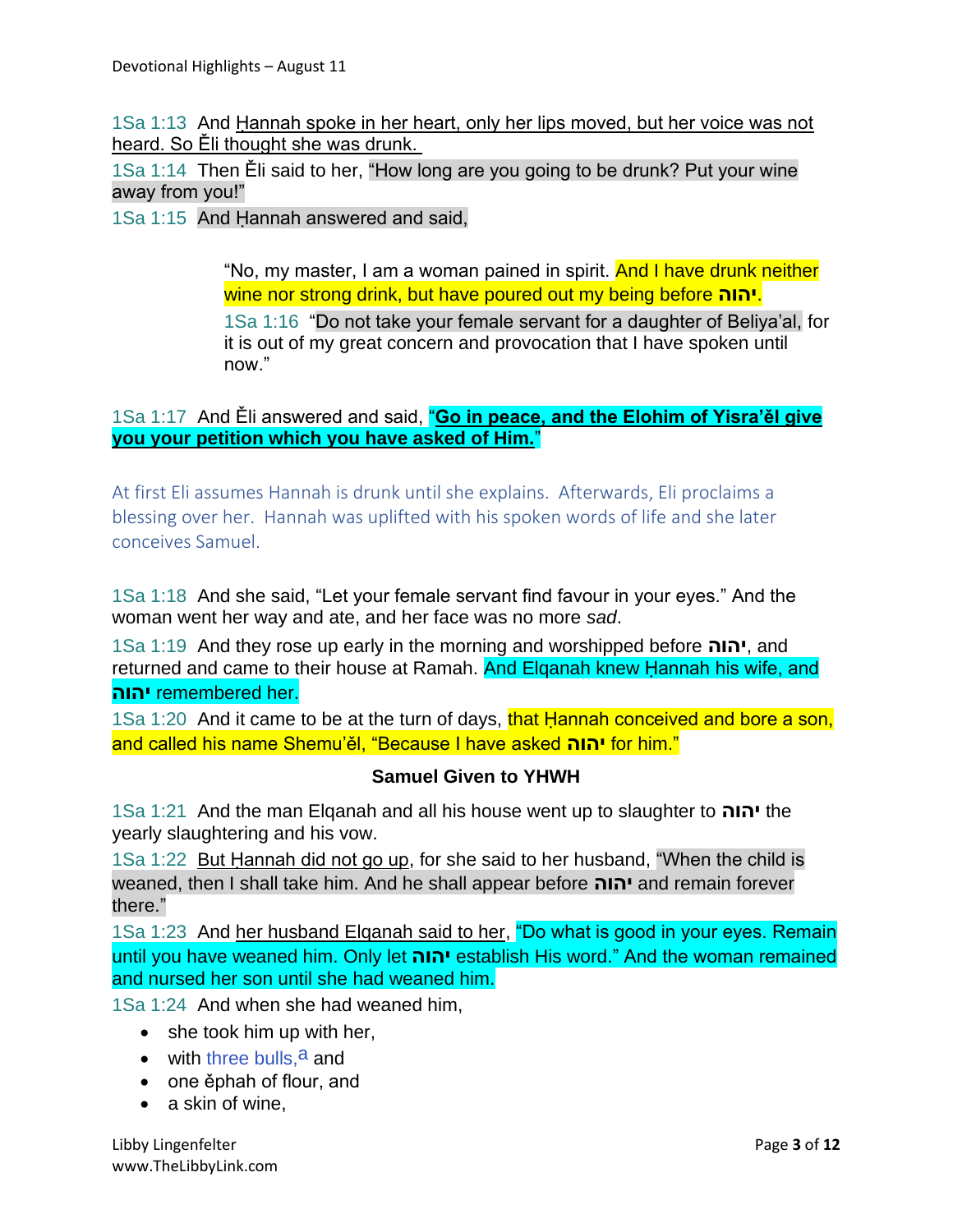• and brought him to the House of **יהוה** in Shiloh. And the child was young. Footnote:  $a$ DSS read a 'one three year old bull'. Also see Gen\_15:9.

1Sa 1:25 And they slew a bull, and brought the child to Ěli. 1Sa 1:26 And she said,

> "O my master! As your being lives, my master, I am the woman who stood by you here, praying to **יהוה**. 1Sa 1:27 "I prayed for this youth, and **יהוה** has granted me what I asked of Him. 1Sa 1:28 "So I have also loaned him to **יהוה**. All the days that he lives he shall be loaned to **יהוה**. "And he worshipped there before **יהוה**.

YHWH blessed Hannah with a son; and she in turn was faithful to give Samuel back to YHWH all the days of his life. What a beautiful answer to her prayer especially having Eli, the priest, being connected by their initial encounter. She recounts that day so that Eli would remember and see that YHWH answered her prayer. Samuel would now live and grow up in Eli's presence.

#### **Romans The Revelation of "Righteousness by Faith"**

The Book of Romans was written by Paul from Corinth. Let us read his words as if we just received this letter in the mail. Let his words speak to hearts.

Paul was writing to believers in Rome. We must also remember that Paul identified himself as a Roman. He was born of Jewish parents but had the rights of a Roman citizen. He was schooled under Gamaliel and he was incorporated into the sect of the Pharisees. At first Paul was a zealous opponent to the 'Way'; yet, upon conversion Paul became a zealous defender and promoter of the 'Way.'

#### **Adam Clark gives insight to Paul's Roman connection under his commentary on Acts 22:26. Here is an excerpt.**

**…But I was free born -** It has been generally believed that the inhabitants of Tarsus, born in that city, had the same rights and privileges as Roman citizens, in consequence of a charter or grant from Julius Caesar. Calmet disputes this, because Tarsus was a free not a colonial city; and he supposes that Paul's father might have been rewarded with the freedom of Rome for some military services, and that it was in consequence of this that Paul was horn free. But that the city of Tarsus had such privileges appears extremely probable. In Act\_21:39, Paul says he was born at Tarsus in Cilicia, and in Act\_22:28, he says he was free born; and, at Act\_22:26, he calls himself a Roman; as he does also Act 16:37. From whence it has been concluded, with every show of reason, that Tarsus, though no Roman colony, yet had this privilege granted to it, that its natives should be citizens of Rome. Pliny, in Hist. Nat. lib. Act\_16:27, tells us that Tarsus was a free city…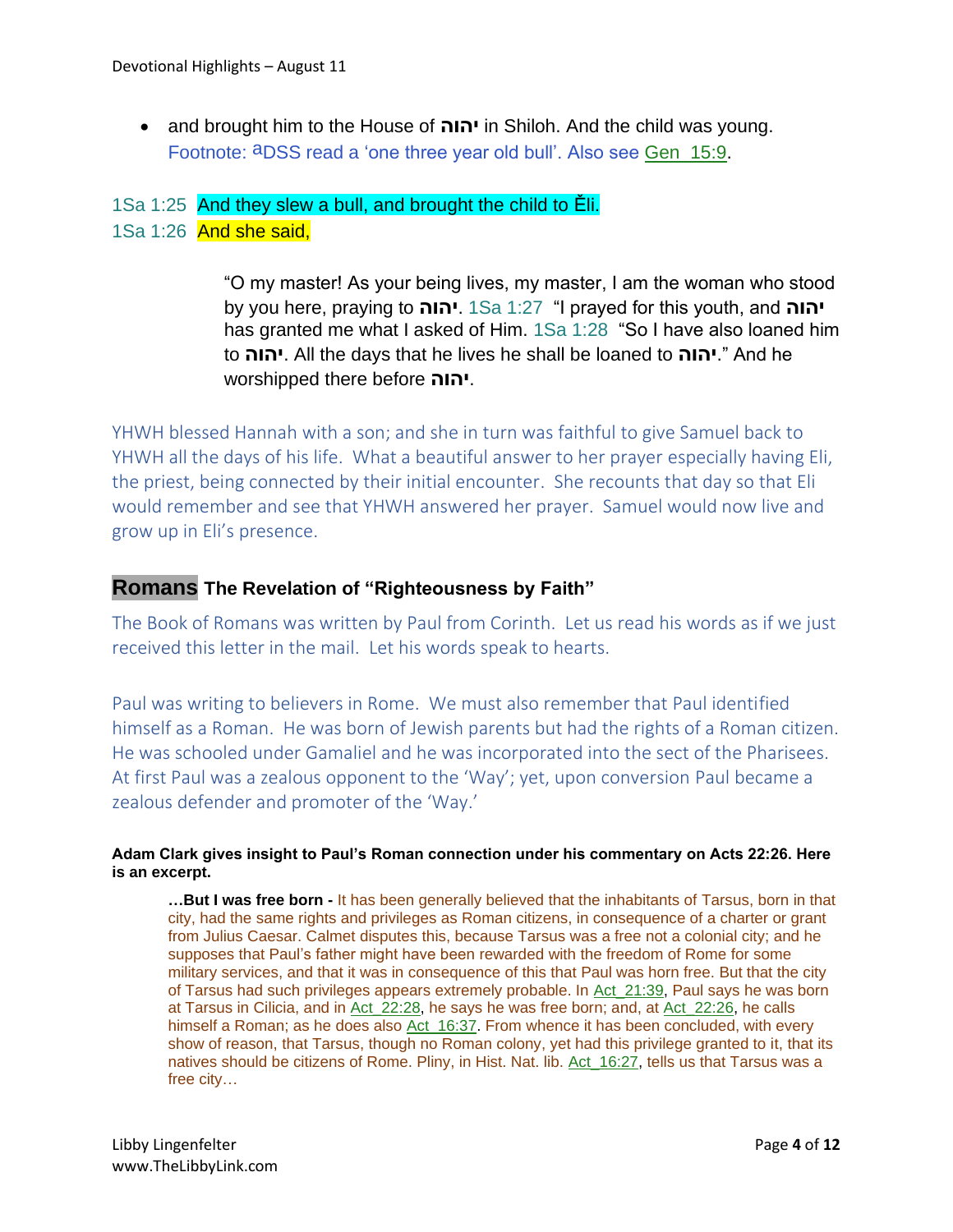Let's discover what was on Paul's heart to those in Rome; which can be applied to believers everywhere.

#### **Greeting**

## **Rom 1:1** Sha'ul, a servant of **יהושע** Messiah, a called emissary, separated to **the Good News of Elohim**,

We see in Rom. 1:1 how Paul is a set-apart servant to Yahusha HaMashiach. Paul was directly called by Yahusha on the road to Damascus. It was Yahusha that redirected Paul's passionate zeal for His Word; to know that He, Yahusha, was the Word; the Messiah!

Rom 1:2 which He promised before through His prophets in the Set-apart Scriptures, Rom 1:3 concerning His Son,

- who came of the seed of Dawiḏ according to the flesh,
- Rom 1:4 who was designated **Son of Elohim** with power, according to the Setapart Spirit, by the resurrection from the dead: **יהושע** Messiah, the Master of us,
- Rom 1:5 through whom we have received favor
- and office of the emissary for belief-obedience among all the nations on behalf of His Name,
- Rom 1:6 among whom you also are the **called ones** of **יהושע** Messiah.
- Rom 1:7 **To all who are in Rome, beloved of Elohim,** called, set-apart ones: Favor to you and peace from Elohim our Father and the Master **יהושע** Messiah.

## **Longing to Go to Rome**

## Rom 1:8 First, I truly thank my Elohim through **יהושע** Messiah for you all, that your belief is spoken of in all the world.

By whatever means, word had traveled about the belief of Yahusha in Rome. We know in 49 C.E., Roman Emperor Claudius expelled all Jewish believers in Yahusha. Among that expulsion was Aquilla and Priscilla. Divinely, the paths of Aquilla and Priscilla, meet up with Paul in Corinth about 50 C.E. They would have been able to report on the belief in the Gospel message throughout Rome. They were already believers when Paul met them, and this would have also coincided with the approximate time of Paul writing Romans. Aquilla and Priscilla helped teach and spread the Gospel message along with Paul. In addition, they shared the trade of tent making.

Rom 1:9 For Elohim is my witness, whom I serve with my spirit in the Good News of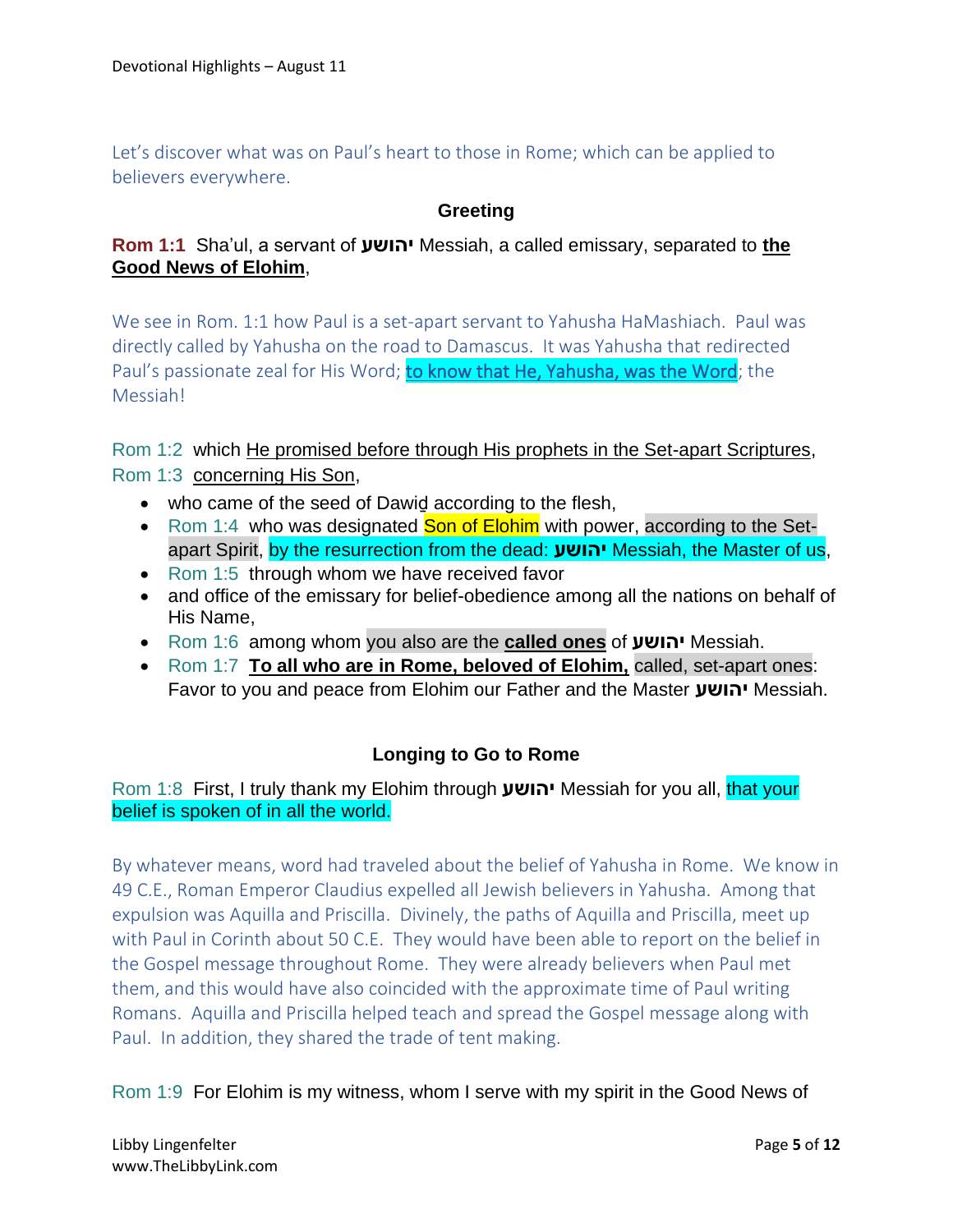His Son, how unceasingly I make mention of you,

## Rom 1:10 **always asking in my prayers, if at all possible, I shall be blessed by the desire of Elohim, to come to you.**

Paul has written to the Romans but had not yet had the opportunity to bring the Good News to them in person. He prayed he would be able to go to Rome. His prayer was answered but probably not in the way he first envisioned.

Paul would end up going to Rome in a very unexpected way by having 'appealed to Caesar' when Festus left him no option [Acts 25:11]. He would go to Rome as a prisoner, though with his first imprisonment in Rome; he was under 'house arrest' and could receive visitors. His letter to the Romans had arrived approximately 8 years prior.

Rom 1:11 For I long to see you, so as to impart some spiritual gift to you, for you to be established,

Rom 1:12 and that is, to be encouraged together among you, each by the other's belief – both yours and mine.

Rom 1:13 And I do not wish you to be unaware, brothers, that **I often purposed to come to you, but was hindered until now,** in order to have some fruit among you, as also among the other nations.

Rom 1:14 I am a debtor both to Greeks and to foreigners, both to wise and to foolish.

Rom 1:15 **That is why I am so eager to bring the Good News also to you who are in Rome.**

#### **The Righteous Shall Live by Faith**

Rom 1:16 For I am not ashamed of the Good News of Messiah, for it is the power of Elohim for deliverance to everyone who believes, to the Yehuḏi first and also to the Greek.

Rom 1:17 For in it the **righteousness of Elohim is revealed from belief to belief**, as it has been written, "But the righteous shall live by belief." **Hab\_2:4**.

Hab 2:4 "See, he whose being is not upright in him is puffed up. But the righteous one lives by his steadfastness.

We are saved by grace through faith alone in Yahusha.

Eph 2:8 For by favour you have been saved, through belief, and that not of yourselves, it is the gift of Elohim,

Eph 2:9 it is not by works, so that no one should boast.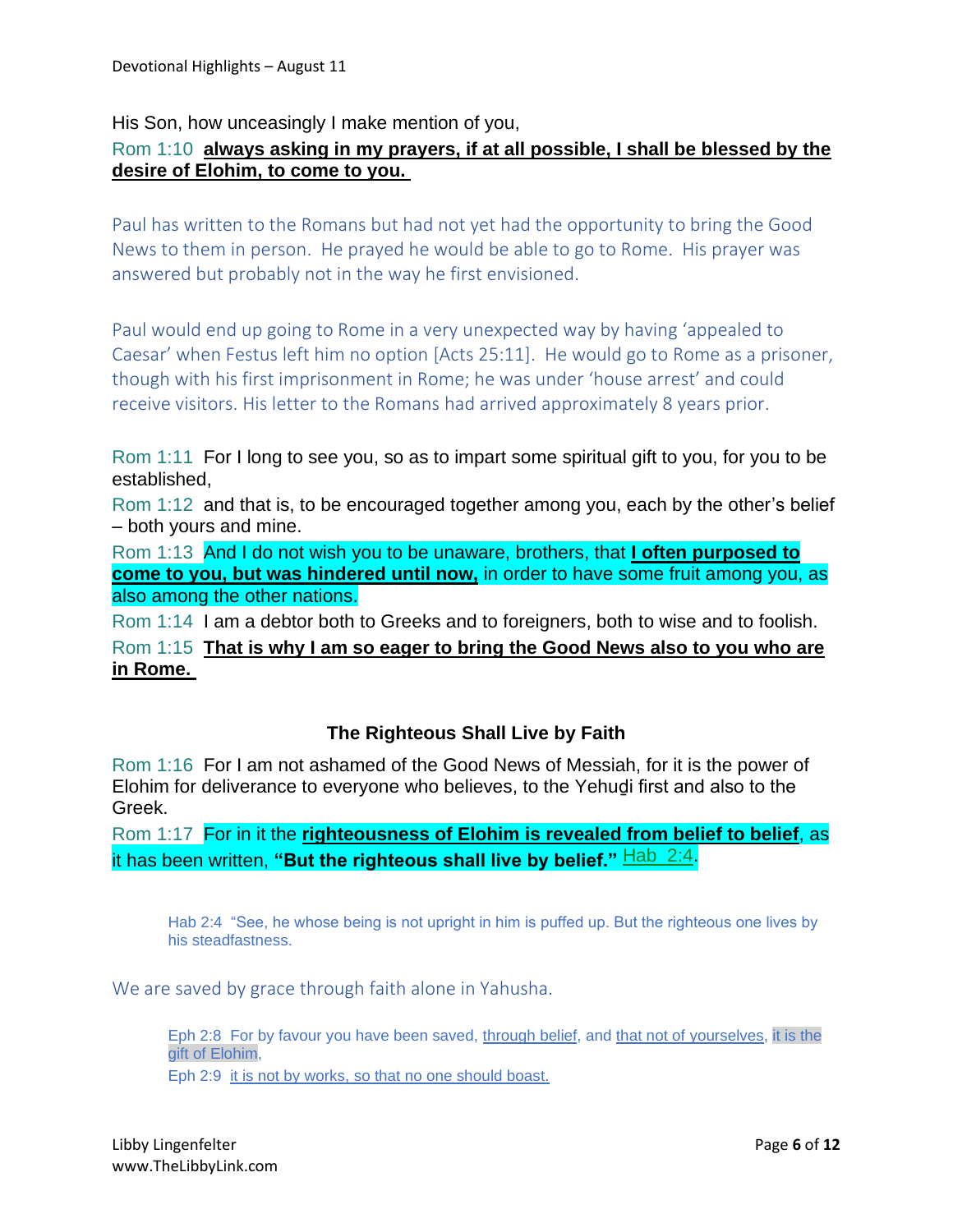Whoever denies Yahusha before man, He will deny.

Mat 10:32 "Everyone, therefore, who shall confess Me before men, him I shall also confess before My Father who is in the heavens.

Mat 10:33 "But whoever shall deny Me before men, him I shall also deny before My Father who is in the heavens.

Heb 10:38 **"But the righteous shall live by belief, but if anyone draws back, my being has no pleasure in him."** Hab\_2:3-4.



#### **YHWH's Wrath on Unrighteousness**

Rom 1:18 For the wrath of Elohim is revealed from heaven against all wickedness and unrighteousness of men, who suppress the truth in unrighteousness,

Rom 1:19 because that which is known of Elohim is manifest among them, for Elohim has manifested it to them.

Rom 1:20 For since the creation of the world His invisible *qualities* have been clearly seen, being understood from what has been made, both His everlasting power and Mightiness, for them to be without excuse,

Rom 1:21 because, although they knew Elohim, they did not esteem Him as Elohim, nor gave thanks, but became vain in their reasonings, and their undiscerning heart was darkened.

Rom 1:22 Claiming to be wise, they became fools,

Rom 1:23 **and changed the esteem of the incorruptible Elohim** into the likeness of an image of corruptible man, and of birds and of four-footed beasts and of reptiles.

Rom 1:24 Therefore Elohim gave them up to uncleanness in the lust of their hearts, to disrespect their bodies among themselves,

Rom 1:25 who changed the truth of Elohim into the falsehood, and worshipped and served what was created rather than the Creator, who is blessed forever. Aměn.

Rom 1:26 Because of this Elohim gave them over to degrading passions. **For even their women exchanged natural relations for what is against nature,**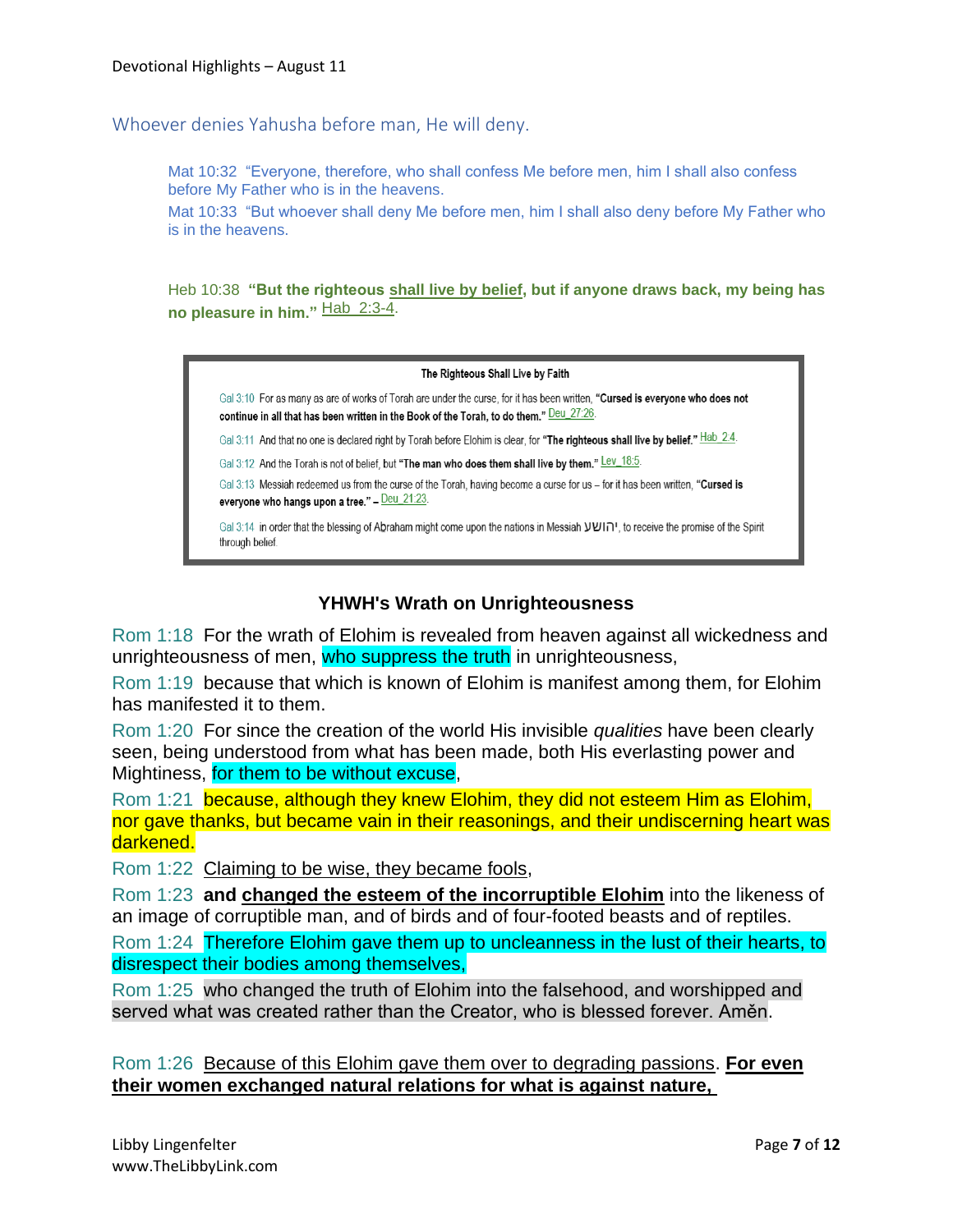## **Rom 1:27 and likewise, the men also, having left natural relations with woman, burned in their lust for one another, men with men committing indecency, and receiving back the reward which was due for their straying.**

YHWH defines sin; man does not. It is YHWH that has declared homosexuality as sin; a 'degrading passion.' All of us have sinned in one way or the other and fallen short of Elohim. None of us should try to 'justify' our sin; we should sincerely repent and turn from our sin and turn to Him who paid our sin debt in full. To persist in unrepented sin, when one knows the truth, will open that person up to one day facing the wrath of Elohim.

Rom 1:28 And even as they did not think it worthwhile to possess the knowledge of Elohim, Elohim gave them over to a worthless mind, to do what is improper,

Rom 1:29 having been filled with all unrighteousness, whoring, wickedness, greed, evil; filled with envy, murder, fighting, deceit, evil habits; whisperers,

Rom 1:30 slanderers, haters of Elohim, insolent, proud, boasters, devisers of evils, disobedient to parents,

Rom 1:31 without discernment, covenant breakers, unloving, unforgiving, ruthless; Rom 1:32 who, though they know the righteousness of Elohim, that those who practice such deserve death, not only do the same but also approve of those who practice them.

YHWH is a loving Elohim, but He is also Righteous. He is the Creator of all. He is the One that died in our place, was buried, and arose the  $3<sup>rd</sup>$  day to REDEEM mankind. To snub one's nose at such love is utterly blind and foolish to say the least. His Covenant Torah was to save us from harm; not to limit our life but to make it full and overflowing!

Like Paul said we go from faith to faith by staying in His Word; reading His Word; seeing His great love for us. He lives! But to know Him one must take a step of faith. [Mat 7:7]

Mat 7:7 "Ask and it shall be given to you, seek and you shall find, knock and it shall be opened to you.

Mat 7:8 "For everyone who asks receives, and he who seeks finds, and to him who knocks it shall be opened.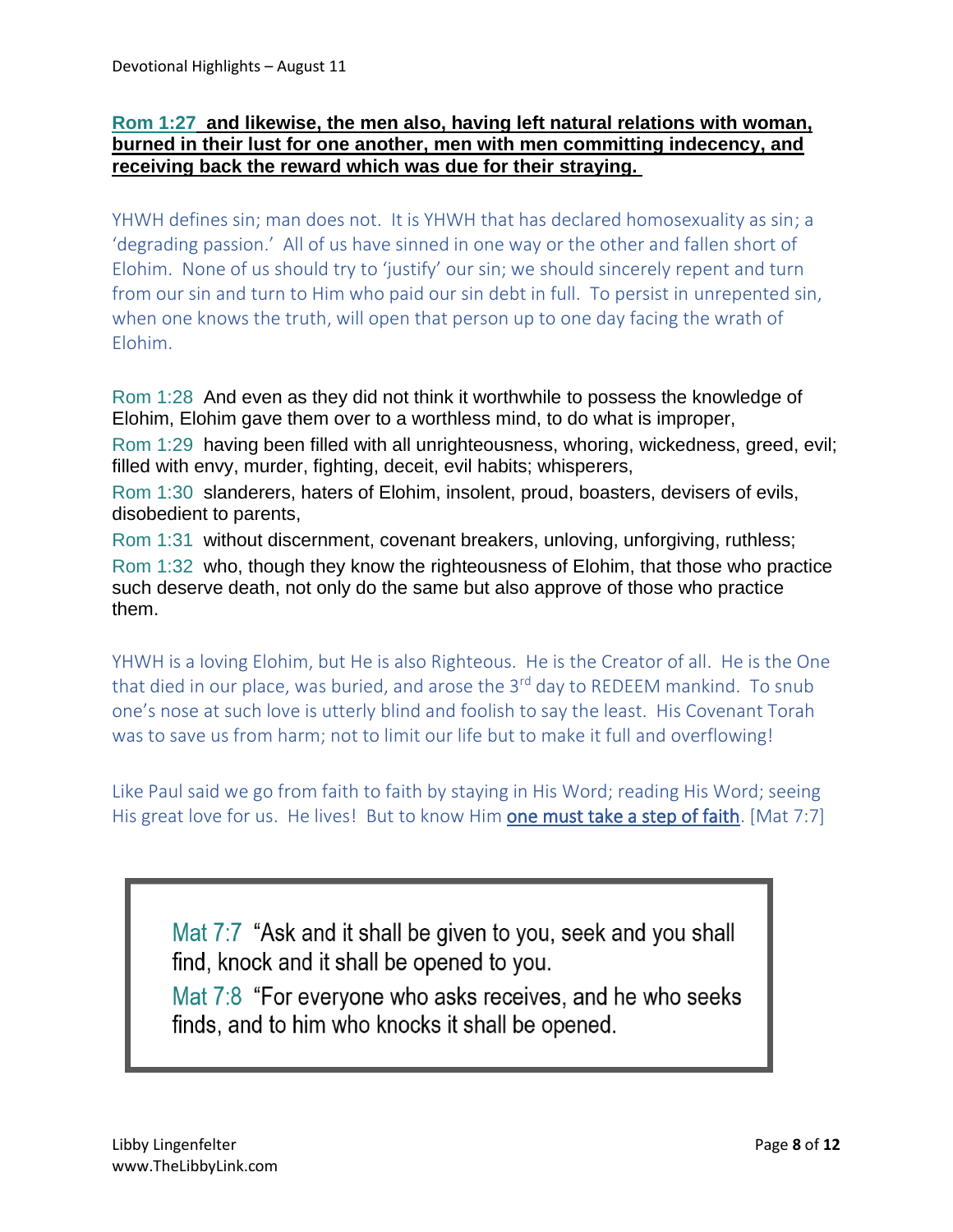#### **Jeremiah 39**

#### **The Fall of Jerusalem**

**Jer 39:1 In the ninth year** of Tsiḏqiyahu sovereign of Yehuḏah, in **the tenth new**  *moon*, Nebukadretstsar sovereign of Babel and all his army came against Yerushalayim, and besieged it.

Jer 39:2 **In the eleventh year** of Tsiḏqiyahu, **in the fourth new** *moon***, on the ninth day** of the new *moon*, the city was broken into.

Jer 39:3 And all the heads of the sovereign of Babel came in and sat in the Middle Gate: Něrğal-Shar'etser, Samgar-Nebo, Sarsekim, Rabsaris, Něrğal-Sarezer, Rabmağ, and all the rest of the heads of the sovereign of Babel.

All the heads and the sovereign of Babel sat in the Middle Gate. Gates were where leaders of the city would gather. It was a place of authority and it sent the obvious message that Judah had been taken.

Jer 39:4 And it came to be, when Tsidgiyahu the sovereign of Yehudah and all the men of battle saw them, they fled and left the city by night, by way of the sovereign's garden, by the gate between the two walls. And he went out toward the desert plain.

Jer 39:5 But the army of the Kasdim pursued them and overtook Tsiḏqiyahu in the desert plains of Yeriḥo. And they captured him, and brought him up to Nebukadnetstsar sovereign of Babel, to Riblah in the land of Hamath, where he spoke judgment on him.

- Jer 39:6 And **the sovereign of Baḇel slew the sons of Tsiḏqiyahu before his eyes** in Riḇlah.
- **The sovereign of Baḇel also slew all the nobles of Yehuḏah**.
- Jer 39:7 And **he put out the eyes of Tsiḏqiyahu, and bound him with bronze**  shackles to bring him to Babel.

Jer 39:8 And the Kasdim burned the house of the sovereign and the houses of the people with fire, and they broke down the walls of Yerushalayim.

Jer 39:9 And Neḇuzaraḏan, chief of the guard, exiled to Baḇel the remnant of the people who remained in the city and those who defected to him, with the rest of the people who were left.

Jer 39:10 But Neḇuzaraḏan, chief of the guard, left in the land of Yehuḏah the poor people, who had naught whatever, and gave them vineyards and fields on the same day.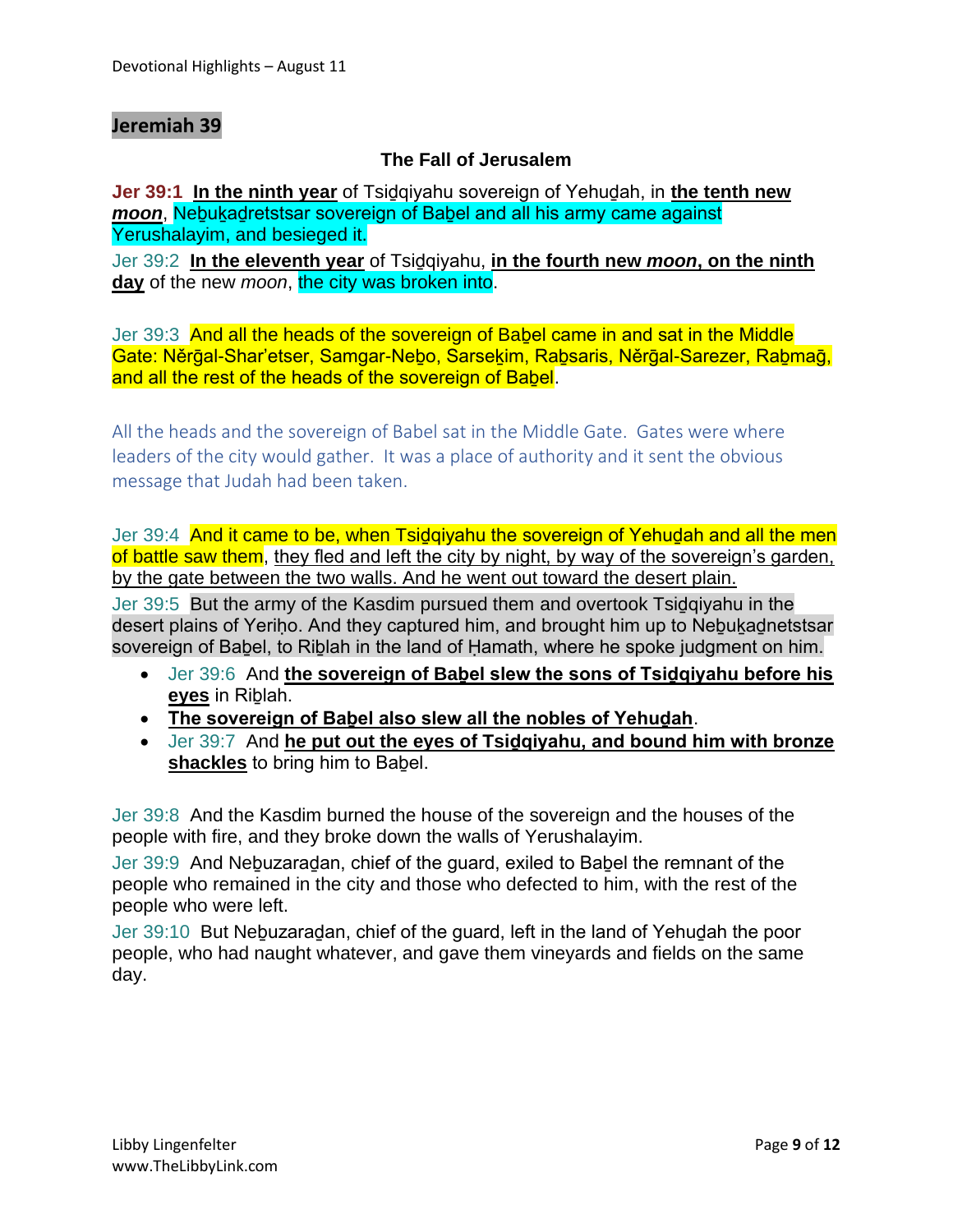Everything that YHWH had Jeremiah prophesy, came true. Man's decisions determine man's destiny. It is not wise to reject YHWH and His Word. He is life. He is our refuge. Zedekiah found this out the hard way. We stay in His Word to learn His ways, exalt Him, and know our Groom; and not repeat the foolish errors of those in the past.

#### **YHWH Delivers Jeremiah**

Jer 39:11 And Nebukadretstsar the sovereign of Babel gave a command concerning Yirmeyahu to Neḇuzaraḏan, chief of the guard, saying,

Jer 39:12 "**Take him and look after him, and do no harm whatsoever to him, but do to him even as he shall speak to you."**

Jer 39:13 And Nebuzaradan, chief of the guard, and Nebushazban the Rabsaris, Něrḡal-Shar'etser the Raḇmaḡ, and all the sovereign of Baḇel's chief officers sent,

Jer 39:14 and had Yirmeyahu taken from the court of the guard, and gave him to Gedalyahu son of Ahigam, son of Shaphan, to take him home. And he dwelt among the people.

Jer 39:15 And the word of **יהוה** had come to Yirmeyahu while he was shut up in the court of the guard, saying,

Jer 39:16 "Go, and you shall speak to **Eḇeḏ-Meleḵ the Kushite**, saying, 'Thus said **יהוה** of hosts, the Elohim of Yisra'ěl,

- "See, I am bringing My words upon this city for evil and not for good, and they shall be before you in that day.
- Jer 39:17 **"And I shall deliver you in that day**," declares **יהוה**,
- "so that you are not given into the hand of the men of whom you are afraid.
- Jer 39:18 "For I shall rescue you,
- and you shall not fall by the sword.
- But your life shall be as a prize to you, for you have put your trust in Me," " '.**יהוה** declares

Ebed-Melek, the Kushite, that intervened on behalf of Jeremiah and rescued him out of the cistern, was to be spared by YHWH. In the Book of Jeremiah, besides Jeremiah himself, Ebed-Melek seems to be the only 'individual' that YHWH acknowledges as faithful in Jerusalem. YHWH sees all that we do, and He watches over His set-apart ones. We should take note of 'Ebed-Melek's unforgettable story; servant of the 'King.'

## **Psalm 13 & 14 How Long, YHWH?**

**Psa 13:1** How long would You forget me, O **יהוה** ?Forever? How long would You hide Your face from me?

Psa 13:2 How long would I take counsel in my being, Grief in my heart day by day? How long would my enemy be exalted over me?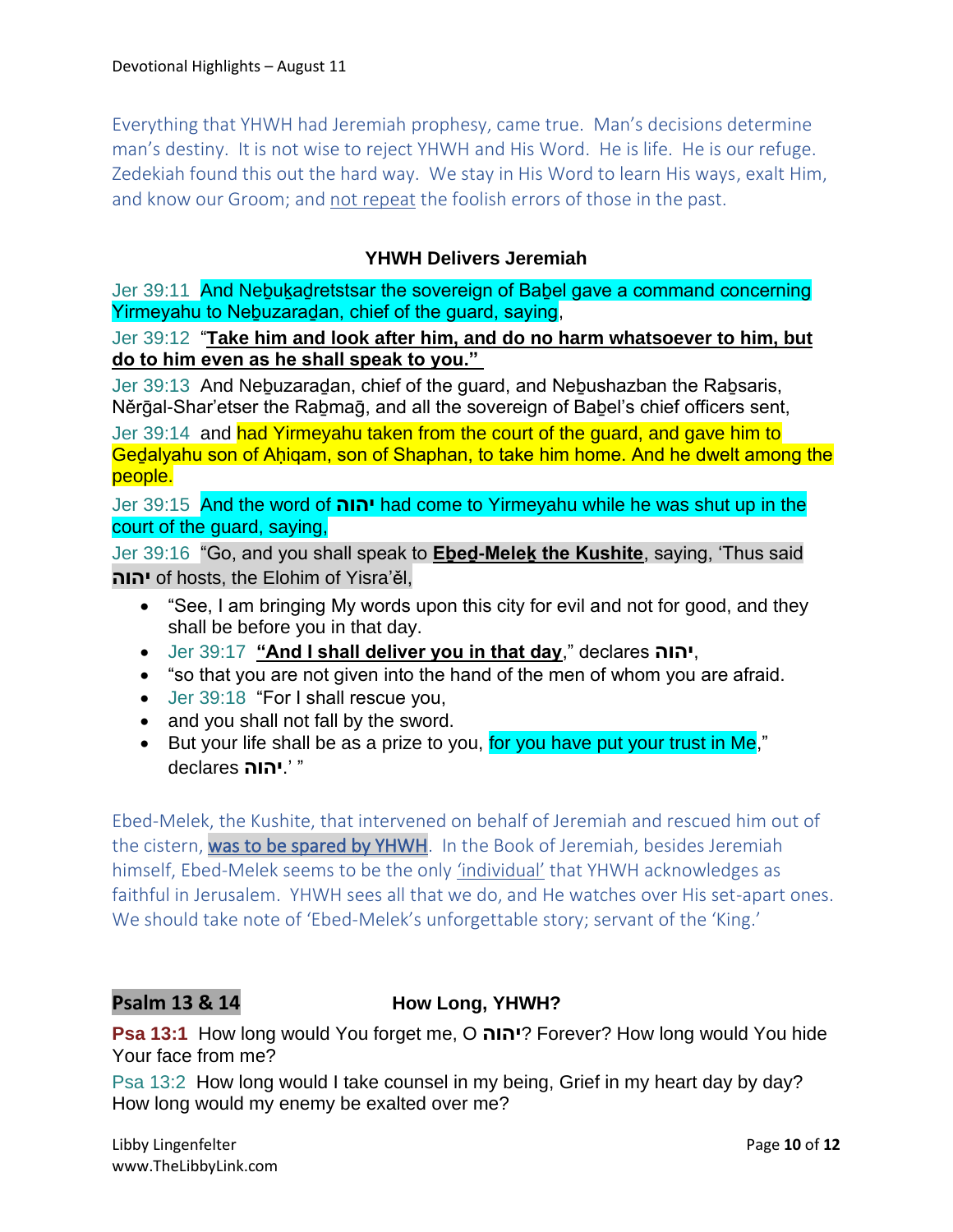Psa 13:3 Look! Answer me, O **יהוה** my Elohim; Enlighten my eyes, Lest I sleep in death;

Psa 13:4 Lest my enemy say, "I have prevailed against him," *Lest* my adversaries rejoice when I am moved.

Psa 13:5 But I have trusted in Your loving-commitment; My heart rejoices in Your deliverance.

Psa 13:6 I sing to **יהוה**, Because He has been good to me.

We are to wait on Him. Sometimes that is the hardest thing to do. When we have done all to do to stand; we stand. Especially in the end of days, when there will be unbelief and scoffers.

**2Peter 3[:3](https://biblehub.com/2_peter/3-3.htm)** knowing this first: **that mockers shall come in the last days with mocking, walking according to their own lusts**[,4](https://biblehub.com/2_peter/3-4.htm) and saying, **"Where is the promise of His coming?** For since the fathers fell asleep, all continues as from the beginning of creation."

# **Psalm 14**

## **The Fool Says, There Is No YHWH**

**Psa 14:1** The fool has said in his heart, "There is no **יהוה**. "They have done corruptly, They have done an abominable deed, There is no one who does good.

Psa 14:2 **יהוה** looked down from the heavens on the sons of mankind, To see if there is a wise one, seeking **יהוה**.

Psa 14:3 They have all turned aside, They have together become filthy; No one is doing good, not even one.

Psa 14:4 Have all the workers of wickedness no knowledge, Who eat up my people as they eat bread, And do not call on **יהוה**?

Psa 14:5 There they are in great fear, For **יהוה** is with the generation of the righteous.

Psa 14:6 You would put to shame the counsel of the poor, But **יהוה** is his refuge.

Psa 14:7 O that the deliverance of Yisra'ěl Would be given out of Tsiyon! When **יהוה** turns back the captivity of His people, Let Ya'aqoḇ rejoice, let Yisra'ěl be glad.